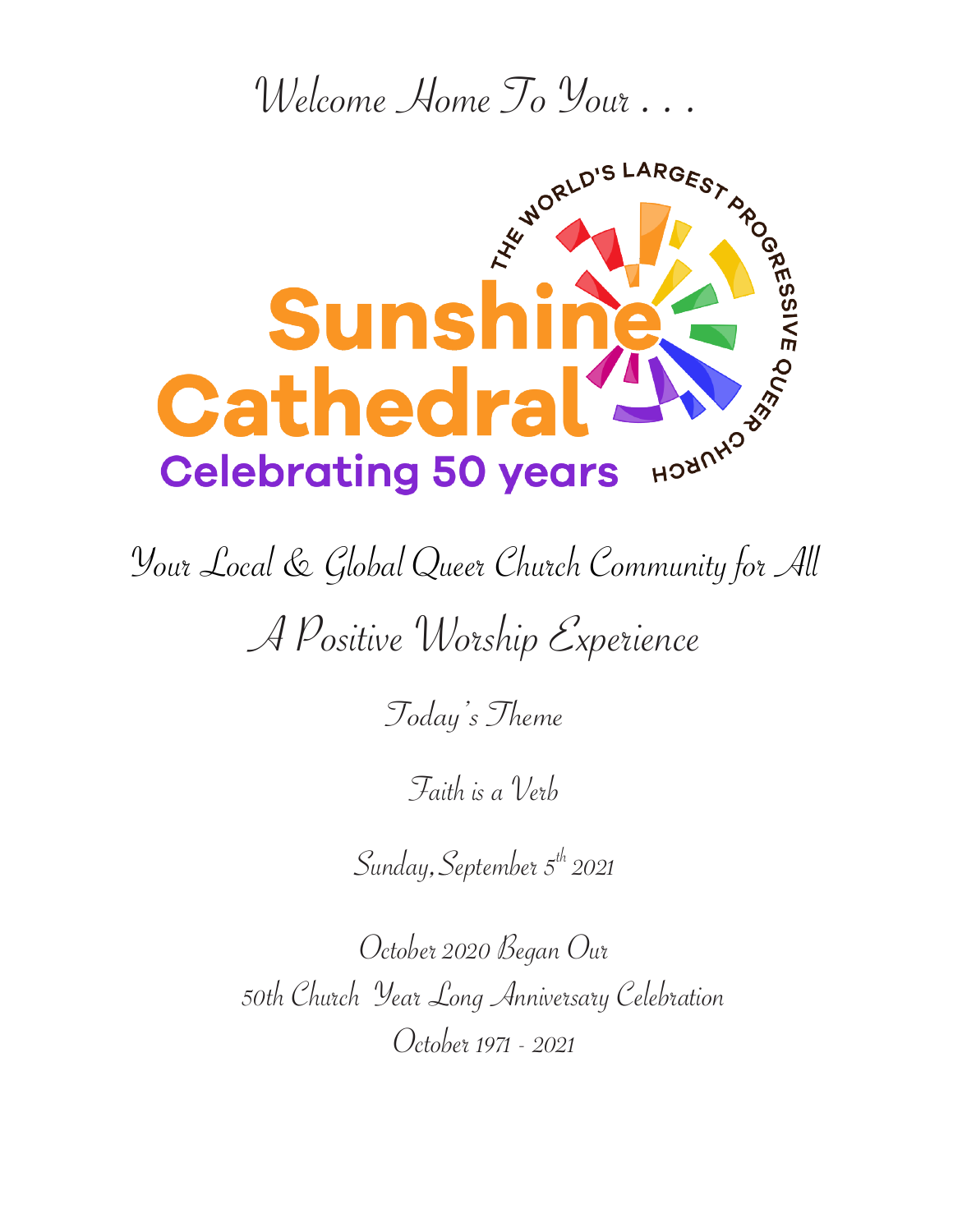# *Service of Gathering*

**Welcome**

Rev Dr Durrell Watkins & Rev Dr Robert Griffin

# **Announcements**

Rev Dr Anne Atwell

#### *Please rise as you are able.*

#### **Opening Affirmation**

*Sunshine Cathedral is a different kind of church where the past is past and the future has infinite possibilities.*

## **The Call to Worship**

This is the day our God has made. *Let us rejoice and be glad in it.*

## *Service of Praise*

### **Processional Hymn**

*Help Us Accept Each Other*

*Help us accept each other as Christ accepted us; teach us as sister, brother each person to embrace.*

*Be present, God, among us and bring us to believe we are ourselves accepted and meant to love and live.*

*Teach us, O God, your lessons, as in our daily life we struggle to be human and search for hope and faith. Teach us to care for people, for all, not just for some; to love them as we find them, or as they may become.*

*Let your acceptance change us, so that we may be moved in living situations to do the truth in love;*

*To practice your acceptance until we know by heart the table of forgiveness and laughter's healing art.*

*Lord, for today's encounters with all who are in need, who hunger for acceptance, for righteousness and bread, We need new eyes for seeing, new hands for holding on; renew us with your Spirit; God, free us, make us one!*

**The Decalogue** Rev Kurt Krieger

Let us recall the commandments by which we seek to live: *1. Worship nothing other than the omnipresent, eternal God.*

*2. Do not try to confine God to any image.*

- *3. Do not use God's name in hurtful or hateful ways.*
- *4. Remember a day each week for worship and renewal.*
- *5. Honor your elders.*
- *6. Do not murder.*
- *7. Do not break sacred vows.*
- *8. Do not steal.*
- *9. Do not bear false witness against anyone.*

*10. Do not begrudge whatever good fortune your neighbor may enjoy.*

St. Paul taught that love is the fulfillment of the law. Jesus said that loving God and neighbor is the message of the law and the prophets. We keep the commandments when we live in love. May the world know us by how loving we are.

#### *Amen.*

## **Sung Response** *Ubi Caritas*

*Ubi caritas et amore, ubi caritas Deus ibi est. Live in charity and steadfast love, live in charity; God will dwell with you.*

# *Service of Proclamation*

### **A Reading from the Epistle of James (2.12-17)** Rev Marian Cavagnaro

Talk and act like a person expecting to be judged by the Rule that sets us free. For if you refuse to act kindly, you can hardly expect to be treated kindly. Kind mercy wins over harsh judgment every time.

Dear friends, do you think you'll get anywhere in this if you learn all the right words but never do anything? Does merely talking about faith indicate that a person really has it? For instance, you come upon an old friend dressed in rags and half-starved and say, "Good morning, friend! Be clothed in Christ! Be filled with the holy Spirit!" and walk off without providing so much as a coat or a cup of soup where does that get you? Isn't it obvious that God-talk without God-acts is outrageous nonsense?

In these human words, God's voice is heard. *Thanks be to God.* 

#### **A Reading from Mark's Gospel (7.32-37)** Rev Dr Anne Atwell

Then he left the region of Tyre, went through Sidon back to Galilee Lake and over to the district of the Ten Towns. Some people brought a man who could neither hear nor speak and asked Jesus to lay a healing hand on him. He took the man off by himself, put his fingers in the man's ears and some spit on the man's tongue. Then Jesus looked up in prayer, groaned mightily, and commanded, "Ephphatha!—Open up!" And it happened. The man's hearing was clear and his speech plain—just like that.

Jesus urged them to keep it quiet, but they talked it up all the more, beside themselves with excitement. "He's done it all and done it well. He gives hearing to the deaf, speech to the speechless."

> In these human words, God's voice is heard. Thanks be to God.

#### **Sung Response** *Gloria, Gloria*

*Gloria, Gloria, in excelsis Deo! Gloria, Gloria, alleluia, alleluia!*

*Please be seated.*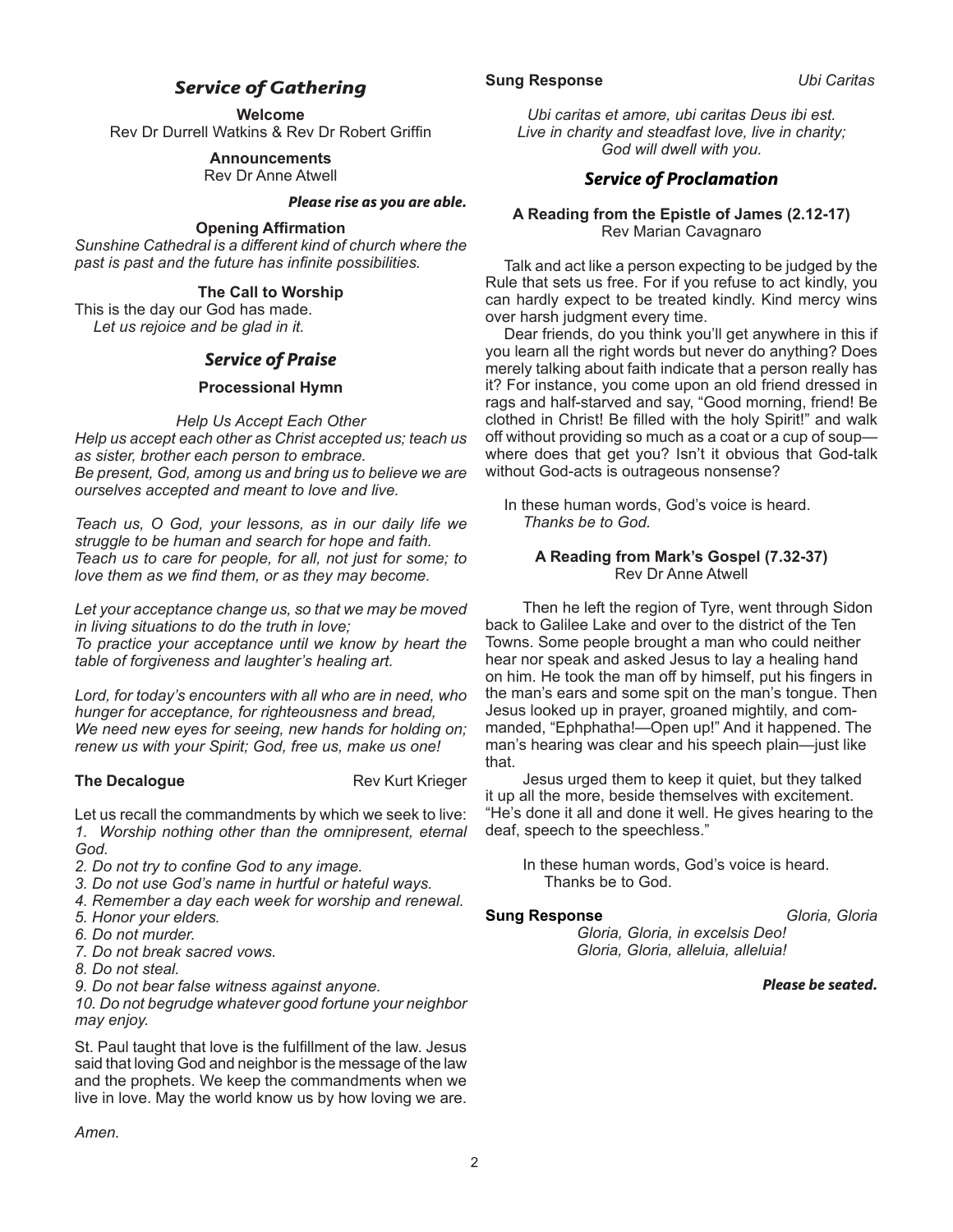| <b>The Anthem</b>           | Free To Be You and Me<br>By Marlo Thomas<br>Performed By Sara Burns |
|-----------------------------|---------------------------------------------------------------------|
| <b>Homily</b>               | <b>Faith is a Verb</b><br><b>Rev Dr Durrell Watkins</b>             |
| <b>Invitation to Prayer</b> | Please rise as you are able.                                        |
| <b>Song of Response</b>     | The Prayer of Faith                                                 |

*God is my help in every need; God does my every hunger feed; God walks beside me, guides my way through every moment of the day.*

*I now am wise, I now am true, patient, kind, and loving, too. All things I am, can do, and be, through Christ the Truth that is in me.*

#### **Pastoral Prayer and Affirmations**

**Sign of Peace** *Count Your Blessings*

*When upon life's billows your seem tempest tossed, when you feel discouraged, thinking all is lost, count your many blessings, name them one by one, and it will surprise you what our God has done. Count your blessings, name them one by one; count your blessings, see what God has done; count your blessings, name them one by one; count your many blessings see what God has done.*

*When your life seems empty, it is so untrue; there's a mighty Presence making all things new. Miracles take place wherever you may be, proving that God's love is with you constantly. Count your blessings, name them one by one; count your blessings, see what God has done; count your blessings, name them one by one; count your many blessings see what God has done.*

## *Service of Sacraments*

**Sacrament of Sharing (Tithes & Offerings)** Rev Dr Robert Griffin

#### **Stewardship Thought**

"The truth about tithing is that [those who do it]…find that their…fear of poverty disappears." Emmet Fox

#### **Offering Prayer**

*Divine Love, through me, blesses and multiplies all that I have, all that I give, and all that I receive. Thank you, God. Amen.*

**Offering Music** *Let's Just Praise the Lord* By William J Gaither Performed By Barbara Ramcharitar and Cheryl Barth

#### *Rise as you are able.*

**Doxology** *We Are An Offering*

*We lift our voices, we lift our hands, we lift our lives up to you, we are an offering.*

*God, use our voices, God, use our hands, God, use our lives, they are yours, we are an offering.*

*All that we have, all that we are, all that we hope to be we give to you, we give to you.*

*We lift our voices, we lift our hands, we lift our lives up to you, we are an offering; we are an offering.*

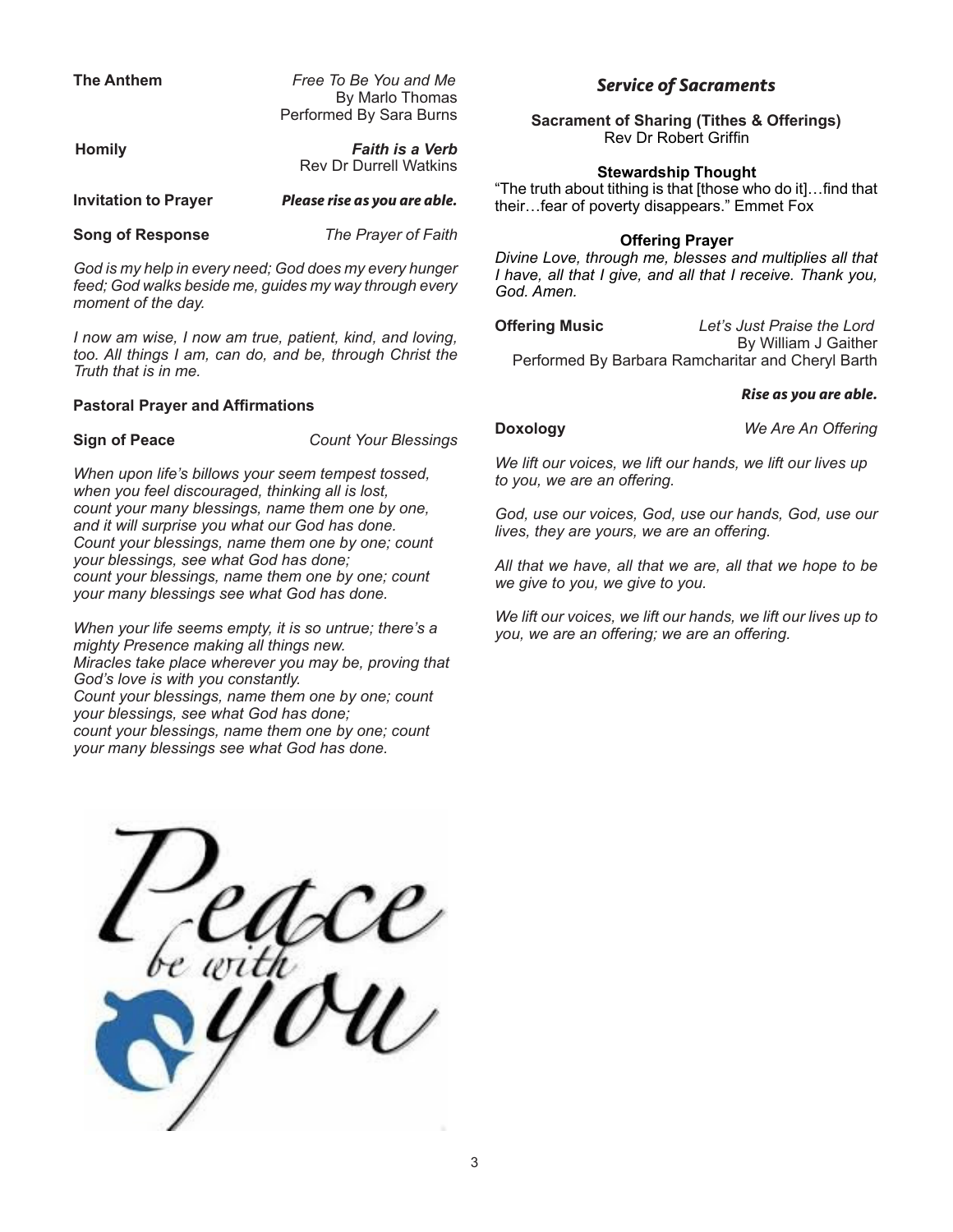# *Sacrament of Hospitality*

#### **Eucharistic Intentions** Rev Dr Anne Atwell

#### **We Remember**

Evelyn Alameda Martin Davis Richard Langhorne 09/05/2018 Lettie McNeill

09/05/1996 B.J. Bjertness 09/10/1992<br>09/05/2005 Donald Caiado 09/11/1998 09/05/2005 Donald Caiado 09/11/1998<br>09/05/2018 Scott Springer 09/11/2002 09/05/2018 Scott Springer

**Prayer Chorus** *On Eagle's Wings* 

09/11/2008

*And God will raise us up on eagle's wings, bear us on the breath of dawn, make us to shine like the sun, and hold us in the palm of God's hand.*

#### **Affirmation of Faith**  Rev Kurt Krieger

Our hearts are set on God's loving presence. Let us affirm our trust in God.

*I believe in God, the Good,*

*and in the message and mission of God's anointed prophet, Jesus the Wayshower*

*who was born of Mary,* 

*suffered under Pontius Pilate,*

*was executed for empowering the powerless and restoring the dignity of the marginalized,*

*and yet he lives in our hearts and ministry.*

*I believe in the omnipresent power of divine Love, in the Blessed Community,*

*in the sacred value of all people, and in life without end. Amen.*

#### **Song of Response** *In the Life of Omnipresence*

*There is only one Presence and one Power in the universe and in me – God the good, God the good, God the good omnipotent.*

**Intercessions** Rev Kurt Krieger

"In faith we now pray:

Omnipresent God,

We give thanks for grace equal to every need.

We know that you hold us and all who are dear to us in tender love.

We trust that you are at work in our lives and in our world. In your names we affirm blessings for all who are committed to our prayers.

We ask you to be joyfully experienced in the ministry of this church."

And with people all over the world we pray, *May peace prevail on earth.*

Using the words of Jesus, we continue to pray,

#### **Model Prayer**

*Creator which art in heaven, hallowed be thy names. Thy kin-dom come, thy will be done on earth as it is in heaven. Give us this day our daily bread; and forgive us our debts as we forgive our debtors. And leave us not in temptation, but deliver us from evil. For thine is the kin-dom and the power and the glory, forever. Amen.*

#### *Please be seated.*

#### **The Lord's Supper**

**Sursum Corda** Rev Dr Anne Atwell

God is with you. *And also with you.* Lift up your hearts. *We lift them to God.* Let us give thanks to God. *It is joyful to live in gratitude.*

It is right, good, and a joyful thing, always and everywhere to give thanks to you, Omnipresent, everlasting, all-loving God. Therefore, with angels and archangels, and with all the company of heaven, we give you praise and glory:

**Song** *Holy God, We Praise Your Name*

*Hark, the glad celestial hymn angel choirs around are raising; cherubim and seraphim, in unceasing chorus praising, fill the heavens with joys aflame: holy, holy is your name.*

### **Words of Remembrance** Rev Marian Cavagnaro

Jesus, on the night he was betrayed, took a piece of bread, gave thanks to God, broke it, and said, "This is my body… When you share this bread, (+) remember me."

In the same way, after the supper he took the cup and said, "This cup is God's new covenant, set in motion in my life. Drink, and (+) remember me."

**Song** *Eat This Bread*

*Eat this bread, drink this cup, come to me and never be hungry. Eat this bread, drink this cup, trust in me and you will not thirst.*

#### **Invitation to Communion Rev Dr Anne Atwell**

These are the gifts of God for all the people of God. *Thanks be to God.*

**Communion is Shared**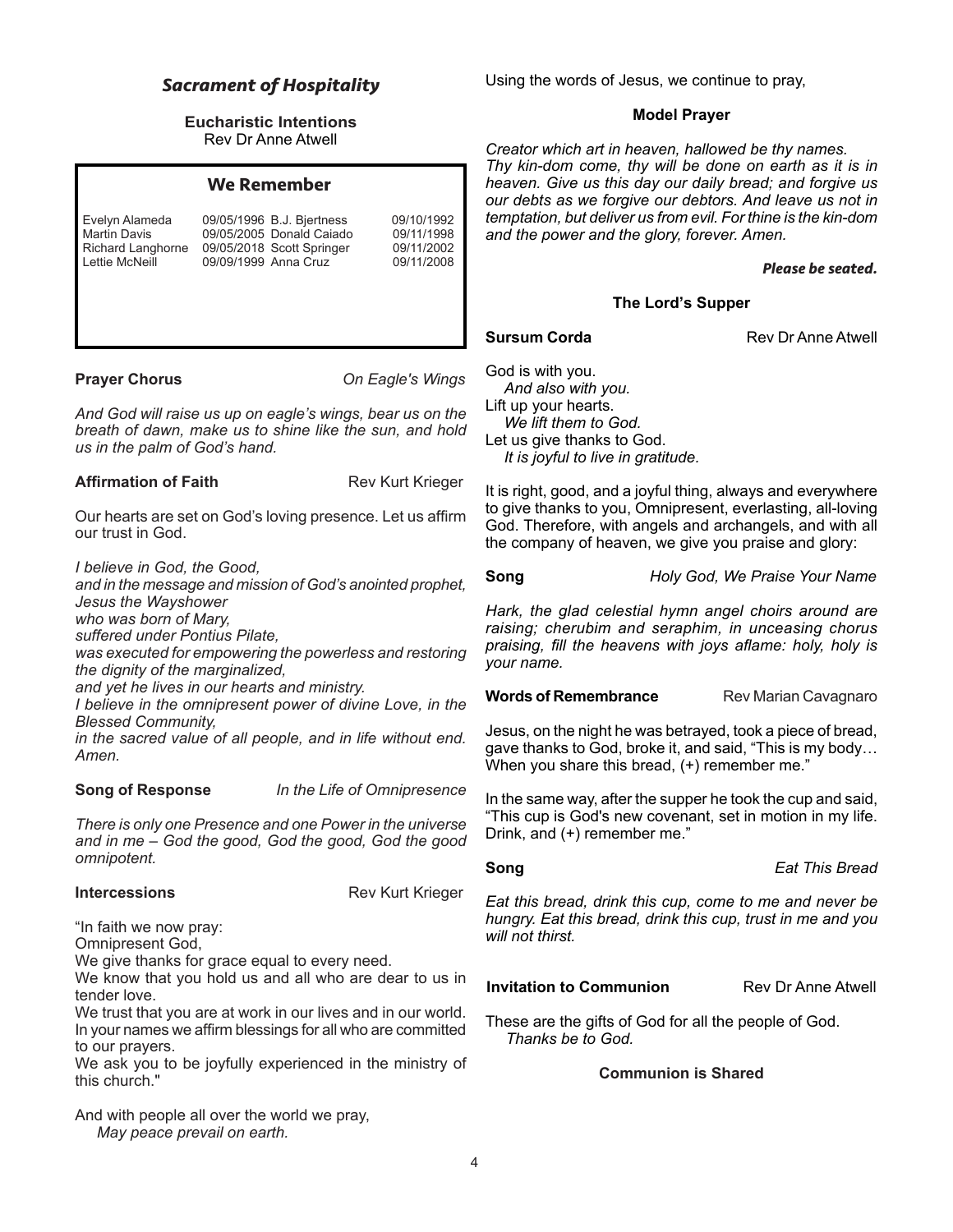#### **Communion Song** *Bless Us All*

*Bless us all who gather here The loving family I hold dear No place on Earth compares with home And every path will bring me back from where I roam*

*Bless us all, that as we live We always comfort and forgive We have so much that we can share With those in need we see around us everywhere*

*Let us always love each other Lead us to the light Let us hear the voice of reason Singing in the night Let us run from anger And catch us when we fall Teach us in our dreams And please, yes please bless us one and all Bless us all with playful years With noisy games and joyful tears We reach for you and we stand tall And in our prayers and dreams we ask you Bless us all We reach for you and we stand tall And in our prayers and dreams we ask you Bless us all.*

**Prayer of Thanksgiving Rev Dr Robert Griffin** 

#### *Please rise as you are able.*

#### **The Prayer of Protection**

*The light of God surrounds us; the love of God enfolds us. The power of God protects us; the presence of God watches over us. Wherever we are, God is.*

| <b>Benediction</b>                                                           | <b>Rev Dr Durrell Watkkins</b> | part of the Sunshine Cathedral Global Fellowship                                                                                                                |
|------------------------------------------------------------------------------|--------------------------------|-----------------------------------------------------------------------------------------------------------------------------------------------------------------|
| <b>Final Song</b>                                                            | <b>Higher Love</b>             | <b>LET US PRAY</b>                                                                                                                                              |
| Commissioning                                                                |                                | Children of God, God's blessing is forever upon you.                                                                                                            |
| One: Our worship has ended. Let our service begin!<br>All: Thanks be to God! |                                | May the spirit of God go before you<br>to make easy and successful your way.                                                                                    |
| Postlude                                                                     | Ms Barbara Ramcharitar         | May the power of God's spirit<br>fill your life with hope and wholeness.                                                                                        |
|                                                                              |                                | May the fruit of God's spirit: love, joy, peace, patience,<br>kindness, goodness, faithfulness, gentleness, and<br>self-control be yours in abundance.<br>Amen. |
|                                                                              |                                | <b>REMEMBER:</b> Prayers can be submitted via Sunshine<br>Cathedral.org or by emailing any SC clergyperson.                                                     |

You can hear a prayer at anytime by calling 954.462.2004 (press 6).

# **Silent Helpers Prayer Ministry**

Please hold these in the power of loving prayer:

### **We pray for the following ~**

Elijah; AGW; MLF; Mama Sarah; Sloan & Sadie; Barbara; Walt; Nancy; DonnaChristine; Mary and those on her heart; Gary M. (of blessed memory); Mrs. H. (of blessed memory); Philip; KK; James; John; Frieda; Andrea; Chris M.; Scott O.; Shaundra S.; Leeanna B.; Merrily B.; JL; Thomas B.; Michelle; Jimmy C.; James P.; Joey P.; Elo C.; Deborah; Lauren; Amy; Joe; Doreen; Kim; Karyn C.; Lenni; Ryan's dad; Claudia G.; Michelle; Keith M.; Janitza & Manuel; David V.; Steve V.; Rick W.; Kathy & Alan; Bev & Mike; David; Cynthia; jOhn K.; Michell; Eileen; Diane; Jackie; Malissia & Fonz; Brad; Mary B. & friends & family; Marilyn; Roberta's friend; Maureen; Laurie; Laurie's friend; Natasha; Melissa; Gary; Leslie; Ken; Anon; Mary B. & family; Beverly B.; Vinny; Fred; Guillermo; N.; Rufus; Barbara; Rick (of blessed memory); Charlie; Rozen; Mark; Nana; Mark L.; Lindsley S.; Anne H.; Kathy K.; Elaite J.; Michael D.; Herb C.; Roy T.; Micki; Steve M.; Lewis Family; Bill K.; Kyle H.; Ken's family; Teresa; Shirley; Daniel; Dayana; Emily; Christopher; Katherine; Danoira; Mary Ann; Kristen; All those in Ida's path; Victor; Jaycee; Cody; Lexi; Raj; Scott and family; Michelle; Scott; Paul (of blessed memory); RM; the ill & the food insecure; Rufus; friends in Louisiana; Betty Lynn; Emma; Ren; Lewis family; Kelli; Shawna; all who have been burdened by the pandemic; those in nursing care and assisted living facilities; LGBTQ+ communities; Troy P.; Global Justice Institute; DSFI; the ministries of Sunshine Cathedral; members & friends of Sunshine Cathedral; all who are rt of the Sunshine Cathedral Global Fellowship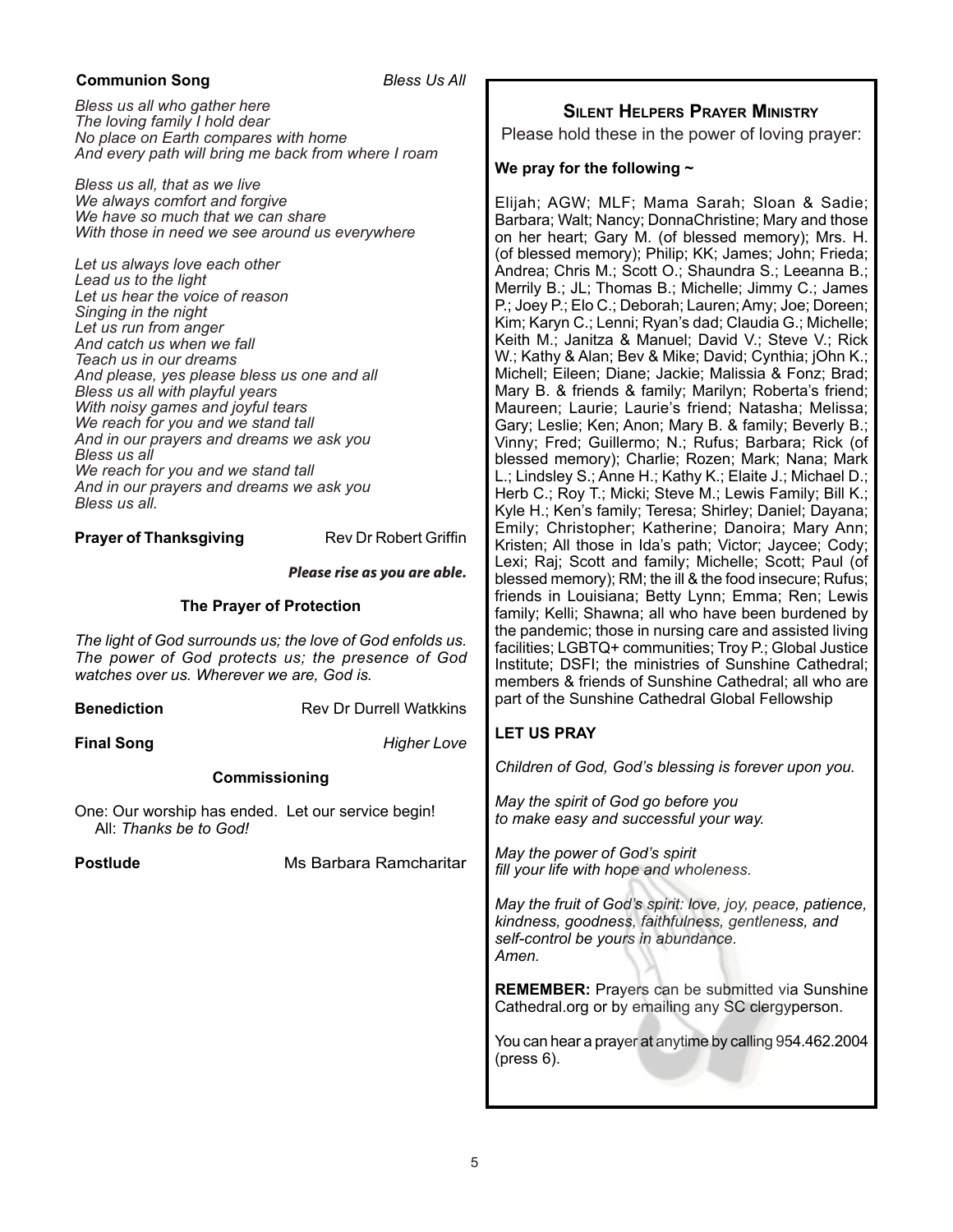SunBurst News

**HELP NEEDED** – We need more help with running worship slides. Those who wish to learn how to operate lights for worship are also needed. Training is provided and one need only be scheduled once every few weeks. It's a great help if you are available for both 9 am and 10:30 services on a given Sunday, but you can volunteer for just one time slot. For more information or to schedule a training on slides or lights, contact Rev. Dr. Robert Griffin (robert@ sunshinecathedral.org).

**MASKS FOR WORSHIP** – we are asking people to wear masks for worship at Sunshine Cathedral. We hope everyone is vaccinated and will be following up with booster shots, and in addition, we'll continue to mask for the time being. Stay safe and be well.

**GLOBAL FELLOWSHIP** - If you don't live in the Fort Lauderdale area but are finding Sunshine Cathedral to be a primary source of spiritual enrichment in your life, we invite you to consider joining the Sunshine Cathedral Global Fellowship. You can learn about how you can become part of the Sunshine Cathedral Global Fellowship by visiting SunshineCathedral.org

**THANKSGIVING HARVEST CAMPAIGN** - Sunshine Cathedral's annual Thanksgiving Harvest Campaign began Aug 15 and will last until November 21. We ask that you give \$99 above and beyond your regular financial gifts to the ministries of Sunshine Cathedral and to make that easy, we simply put aside one dollar per day for 99 days. Fill out a Harvest Campaign card. You can dedicate your gifts in the name of something or someone for which you are grateful. Thank you for your generous support.

**CHRISTIANS & COCKTAILS** - Join us on Mondays for Christians & Cocktails (6 pm EASTERN, Facebook) where a panel of lay and clergy leaders discuss religious questions asked by viewers. No question is off limits.

**MIDDAY PRAYER** - Pray with us daily at Noon EASTERN on Facebook. Staff clergy rotate Monday – Saturday to lead us in prayer.

**THE HOLY LAND** - Join us for a once in a lifetime group trip to Israel. Experience the rich diversity of this amazing country, from historic sights of Jerusalem to the vibrant Mediterranean city of Tel Aviv with a group of like-minded travelers. May 21 - 28, 2022 #OUTstanding Travel For more information email Pkcordell@gmail.com

**GLOBAL FELLOWSHIP TRAVEL PROGRAM:** Italy - Sunshine Cathedral's Global Fellowship program is going on its first trip where global/online friends, partners and members along with local congregants can meet in person for a fun trip to Italy. This first class trip includes 4-star hotels in Rome and Tuscany, breakfast and dinner daily, and trip insurance all for about \$1800 (\$1 deposit and \$99 monthly installments). Join more than 60 global fellow congregants already scheduled to join us. Space is limited. https://happeningout.travel/sunshine

**OUR SUNDAY BROADCAST** is made possible by Happening Out Television Network and donors who support our televised ministry. HOUT TV is housed at Sunshine Cathedral Square.

#### **SAINTS OF THE WEEK**

**September 5: Mother Teresa of Calcutta** (1910-1997)— Founder of the Missionaries of Charity. As a simple nun from Albania, Teresa felt a special calling to care for the poorest of the poor. She left her convent and took on a simple white sari with blue borders and went to Calcutta, looking for Jesus among the sick and homeless. She founded the Missionaries of Charity, who care especially for the destitute and dying. She received the Nobel Peace Prize in 1979.

#### **September 8: Nativity of the Blessed Lady Mary**

**Genevieve Behrend** (1881 – 1960) – writer and lecturer. In her life she met Mary Baker Eddy and Abdul Baha (the son of the founder of the Baha'i Faith). She also studied with Thomas Troward for two years (the only individual/personal student he ever had). She taught "mental science" which included the use of "visualization." Her best known book is Your Invisible Power. She said, "Do not fear to be your true self, for everything you want, wants you."

**Irwin Gregg** (1904 – 1982) – author of The Divine Science Way. Gregg succeeded Nona Brooks as the Dean of the Colorado College of Divine Science (later known as Brooks Divinity School). In 1957 he was one of the founders of the Divine Science Federation (still operating today).

**September 11: Mychal Judge** (1933 – 2011) – was a Franciscan priest serving as a chaplain to the NYC Fire Department. Serving in that capacity, he was the first certified fatality of the 9/11/01 terrorist attack on the U.S. He was ministering to the wounded and the dead when he himself was killed by flying debris. Judge was a gay man.

*FOLLOW AND SUBSCRIBE* - We invite you to Follow Sunshine Cathedral on Facebook, Instragram and subscribe to our YouTube channel. And if our ministry has been a blessing to you, please tell others about the Sunshine Cathedral.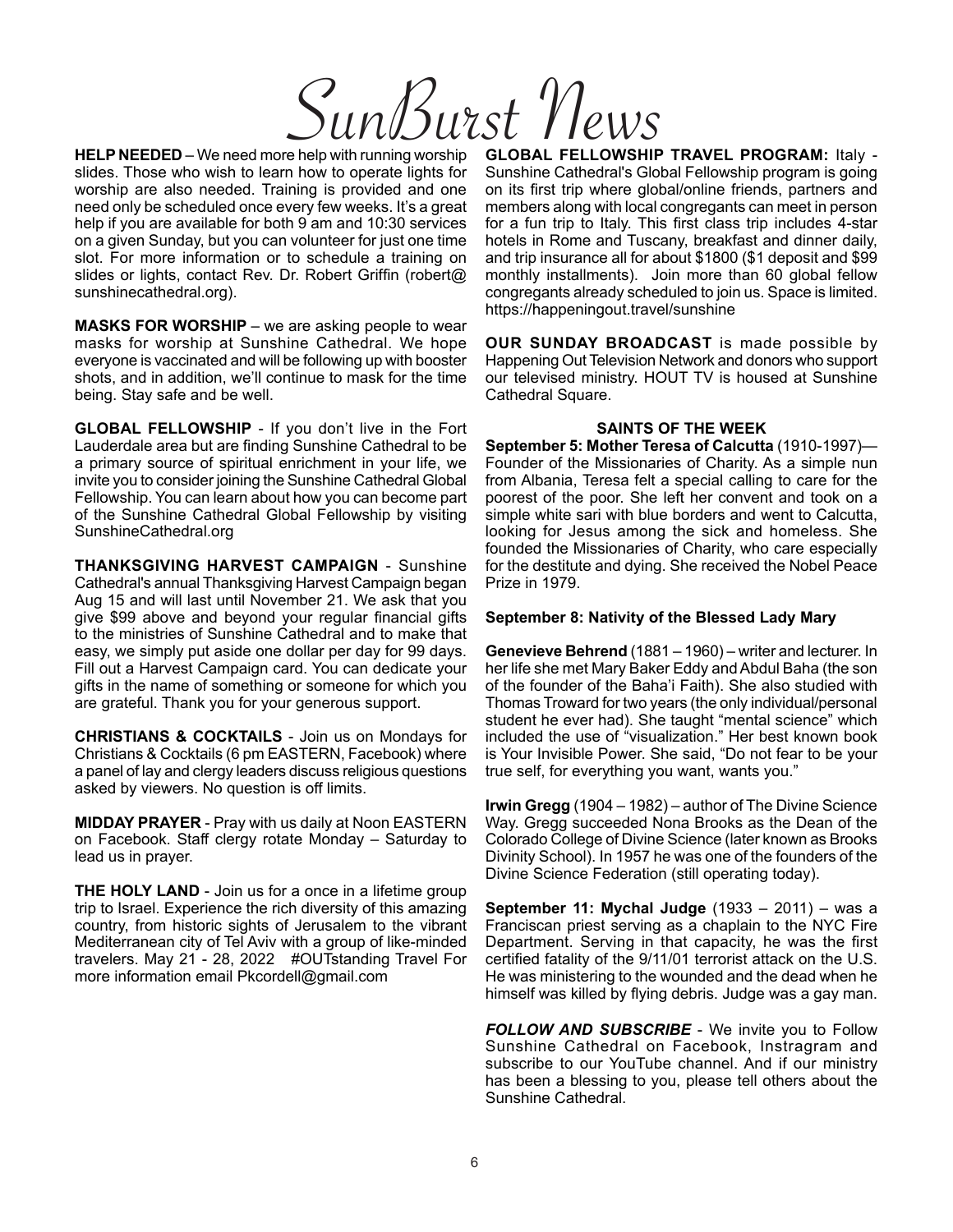

# *Travel Planning Time Happening OUT Travel & Sunshine Cathedral April 19 - May 2, 2022: ITALY*

Experience Rome - Assisi - Montecatini Terme - Tuscany - Venice - Florence - Villages of Cinque Terre - Lucca - Pisa - Tuscan Farms - Chianti - Siena - San Gimignano - Medieval Val d' Orcia, Montalcino Pienza and Montepulciano - Cortona

For more information please contact: David Hopkins - David@HappeningOut.Travel 954.900.5942



#### *Prayer Garden Remembrance Brick*

The Prayer Garden with Remembrance Brick is located directly behind the Walt Lawrence & Stephen Lewis Center for Worship and the Arts.

The Prayer Garden is beautifully maintained by our wonderful volunteers that make up the Garden Team. They are generally on the campus each Saturday morning doing various work to maintain the Prayer Garden so that it is always accessible and attractive year round.

There are benches located in the Prayer Garden for those who wish to spend a little extra time.

If you would like to dedicate an engraved brick in memory of someone, or if you have any questions or would like to place an order please contact Kevin Tisdol by email at Kevin@sunshinecathedral.net.

The donation to have an engraved brick placed in the Prayer Garden is \$100.00 per brick.

# *Sunshine Cathedral Weekly Financial Information*

#### *Financial Data Snapshot from29 August*

| <b>Weekly Generosity Income Needed</b><br>Generosity Income Received | \$10,797.56<br>\$7,210.56 |
|----------------------------------------------------------------------|---------------------------|
| Our Abundance and/or (Need)                                          | (\$3,587.33)              |
| Per Capita Giving                                                    | \$33.19                   |
|                                                                      |                           |
| <b>Worship Services</b>                                              | 145                       |
| <b>Online Virtual Resourcing</b>                                     | 101,421                   |
| Food Sharing Ministry - Total Reached                                | 622                       |
| Detailed information located at<br>SunshineCathedral.org             |                           |

#### *Donating to Sunshine Cathedral*

*Venmo or CashApp Venmo - @SunshineCathedral CashApp - \$SunshineCathedral Text to Give - 954.399.7333*



Sunshine Cathedral **B** Scan to pay \$SunshineCathedral



venma